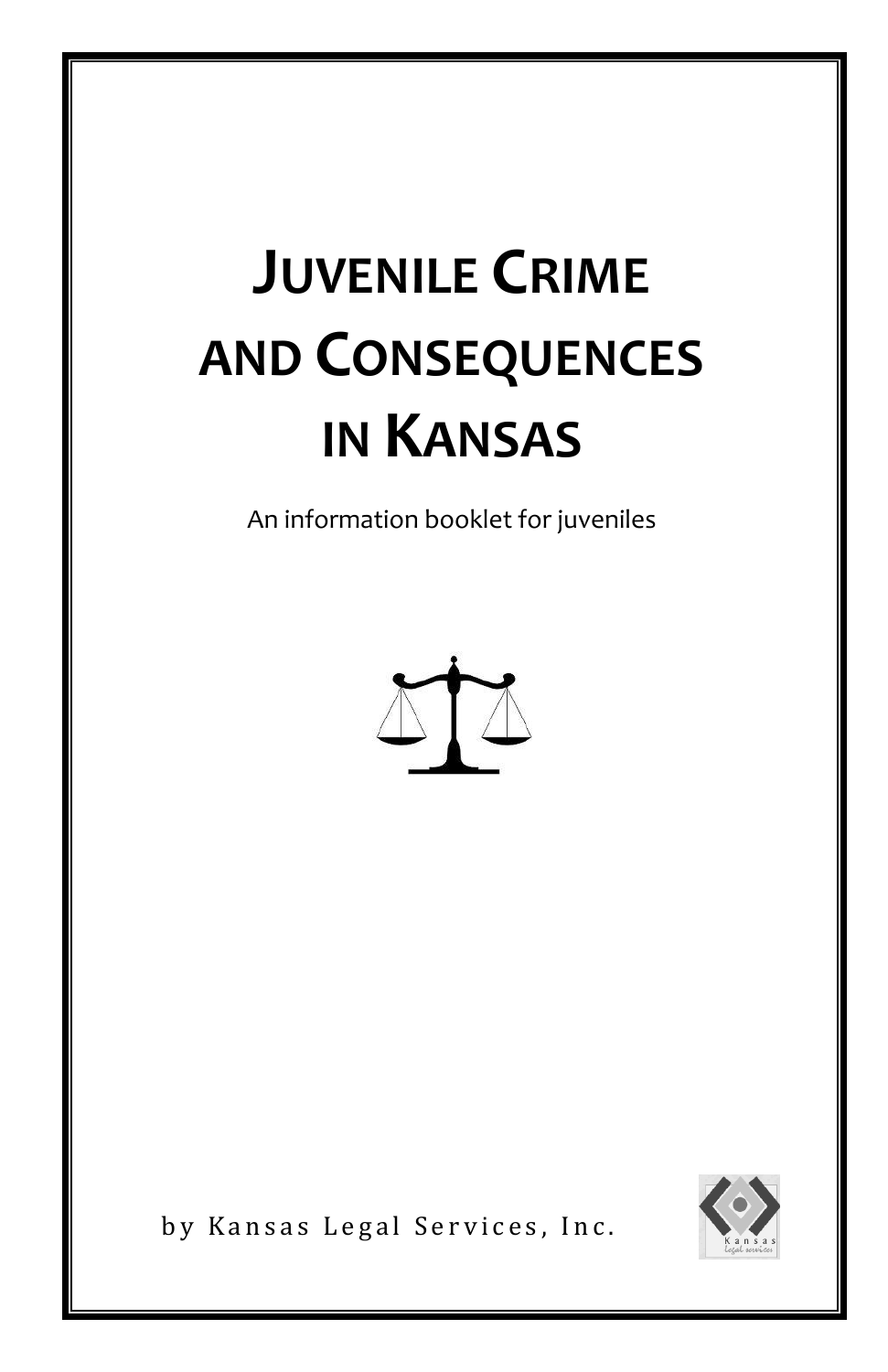#### **Acknowledgements**

This booklet was prepared by Kansas Legal Services, Inc., in cooperation with Sedgwick County Department of Corrections, with funds provided by the Center for Children's Law and Policy and the DMC / Juvenile Justice Action Network: An initiative supported by the John D. and Catherine T. MacArthur Foundation [\(www.macfound.org\)](http://www.macfound.org/).

September 2011





Sedgwick County... working for you



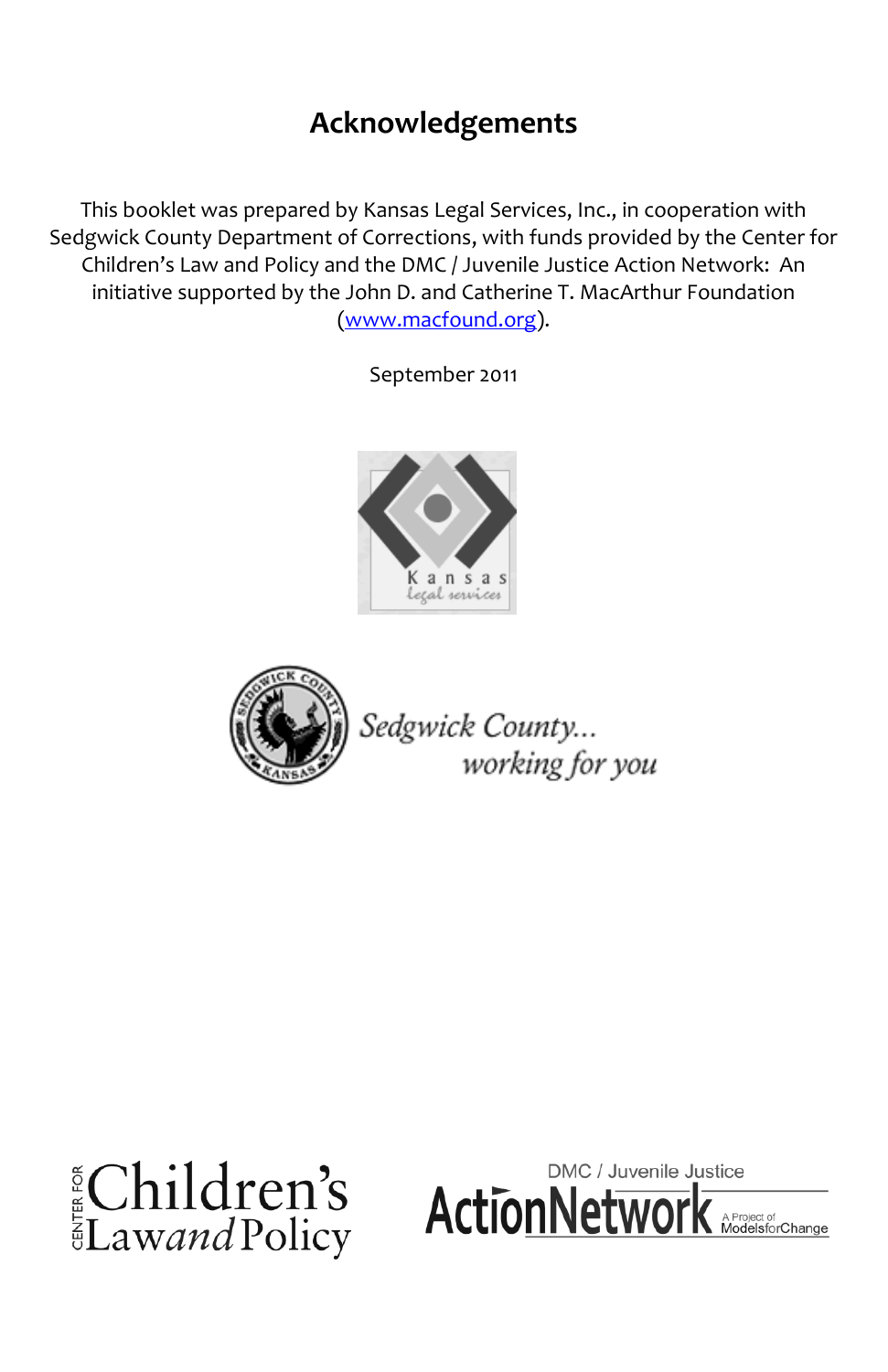#### **Forward**

What happens if you get in trouble as a juvenile? Will you get arrested? Have to go to court? Will the judge lock you up? What are your rights during this process? This booklet will help to answer those questions.

What about other consequences of committing a crime? Everything you do has consequences – if you act out in school you could get suspended, if you come home after curfew you might get grounded. If you get in trouble as a juvenile, how might this affect your life tomorrow, or next year, or in 10 years from now? This booklet will talk about how a crime committed now can have negative consequences later on, even after you've served your sentence and the judge has closed your case.

Knowledge is power. If you understand how the juvenile justice system in Kansas works, then you can better decide how YOU want to live your life and what YOU want your future to look like.

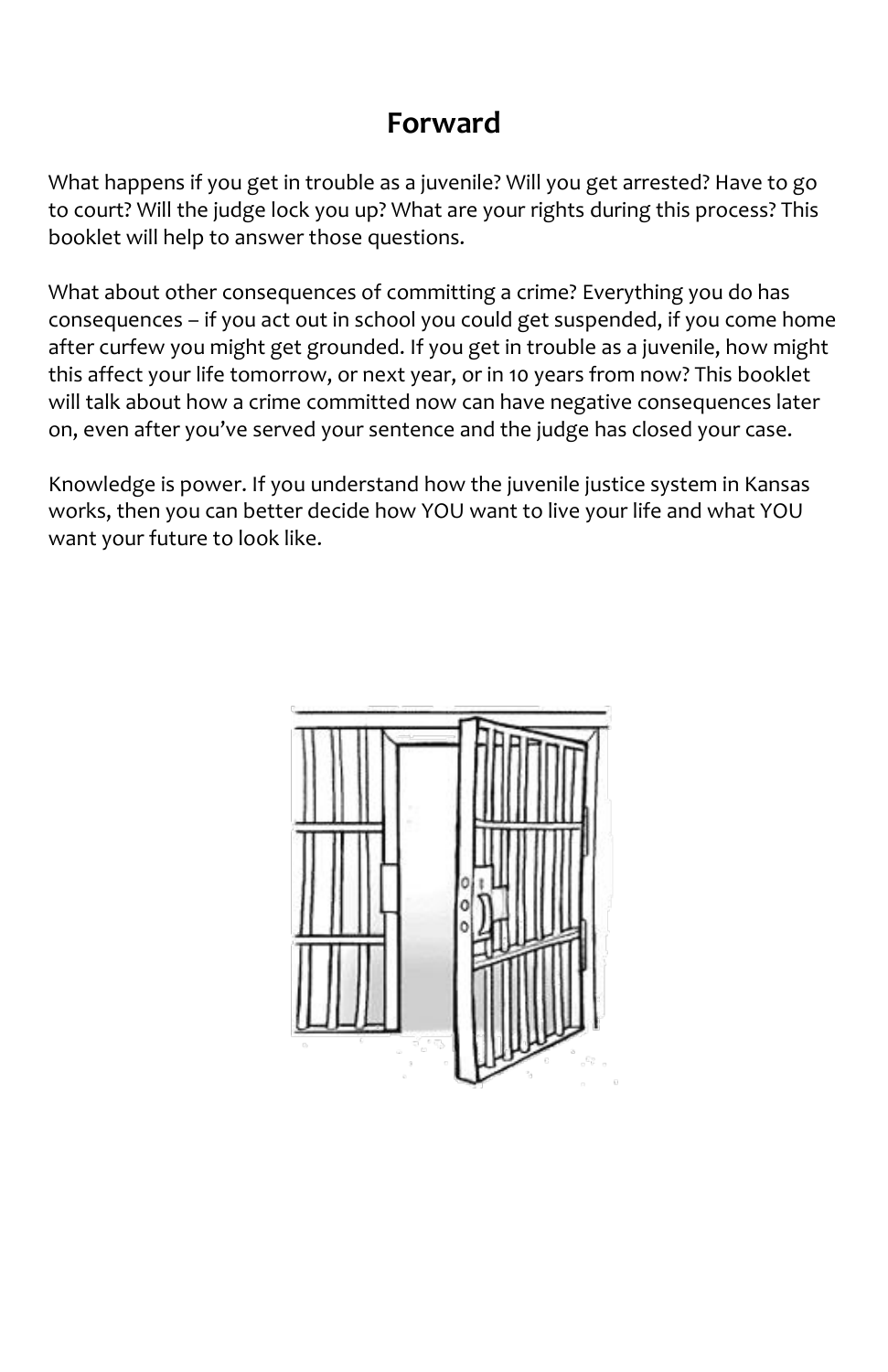## **Table of Contents**

| If I Get Arrested, Does that Mean I've Been Charged with a Crime? 3      |
|--------------------------------------------------------------------------|
| How Will I Know if I've Been Charged With a Crime?  3                    |
|                                                                          |
| If I'm Found Guilty, Does That Mean I've Been Convicted of a Crime?      |
| If I'm Found Guilty, What Will My Punishment Be? 6                       |
|                                                                          |
|                                                                          |
| How Will a Juvenile Charge Affect Me If I Commit a Crime as an           |
| Will Having a Juvenile Record Make it Harder for Me to Get a Job or      |
| Will I Still Be Able to Join the Military if I Have a Juvenile Record?10 |
| Can My Family Get Kicked Out of Public Housing if I Get in Trouble?      |
| If I'm Not a U.S. Citizen, Will a Juvenile Charge Affect My              |
| Will Getting in Trouble As a Juvenile Affect My Ability to Legally       |
| What Are the Consequences of Underage Drinking? 13                       |
| What Are the Laws Regarding Juveniles and Sex Offenses? 14               |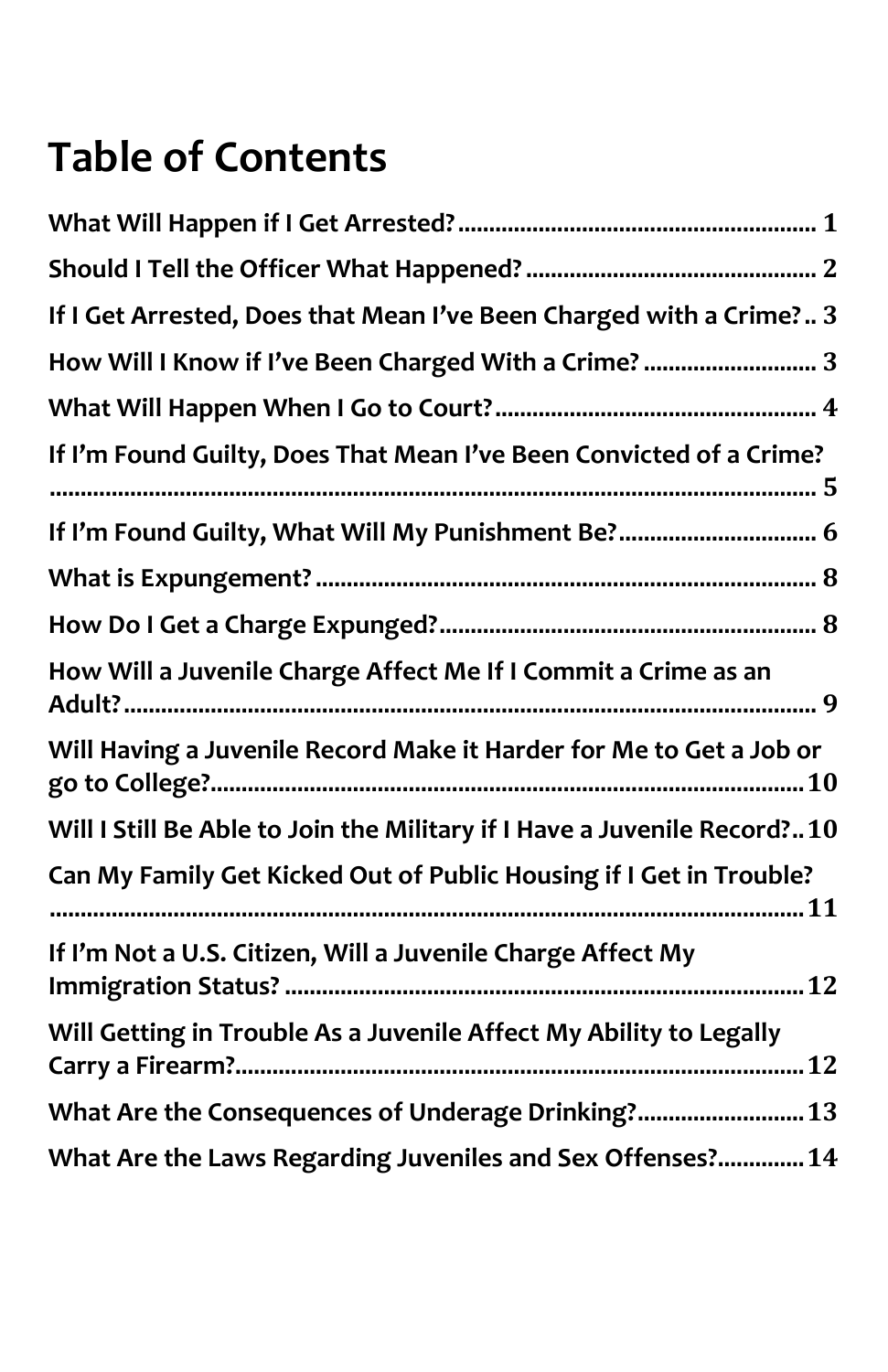#### <span id="page-4-0"></span>What Will Happen if I Get Arrested?

If you get arrested, the officer will take you to the Juvenile Intake and Assessment Center (JIAC). JIAC staff will go through an intake questionnaire with you to find out things like how you're doing in school, if you use alcohol or drugs, if you've ever been in trouble before, etc. This information helps JIAC staff determine if there are some services in the community that might help you stay out of trouble in the future, like family counseling, drug and alcohol treatment, or educational programs. JIAC staff will contact your parent or guardian and will go over this information with them as well.

At the end of the intake process, you will either be allowed to go home or you will be taken to the Juvenile Detention Facility (JDF). Which of these happens depends on why you were brought to JIAC – the more serious the offense, the more likely you are to be detained at JDF. For example, if the officer suspects you committed a **misdemeanor**, like shoplifting, you're more likely to get released than if you're suspected of committing a **felony**, like breaking into a house. If the officer suspects you committed a **person felony**, you will almost certainly be detained at JDF.

| What's the difference between a felony and a misdemeanor?                |                       |  |
|--------------------------------------------------------------------------|-----------------------|--|
| They're both crimes, but a felony is more serious<br>than a misdemeanor. |                       |  |
| <b>Examples of misdemeanors:</b>                                         | Examples of felonies: |  |
| Petty Theft                                                              |                       |  |
| Possession of Marijuana                                                  | Burglary<br>Robbery   |  |
| Battery                                                                  | Aggravated Assault    |  |
| Disorderly Conduct                                                       | Criminal Threat       |  |

*A person felony is a crime against a person (like threatening somebody with a gun). A nonperson felony is a crime against property (like stealing a car). Person felonies are generally more serious than nonperson felonies.*

Whether you get released or not also depends on other things like how many times you've been brought to JIAC before and if there are concerns about the safety of you or the community if you were to get released.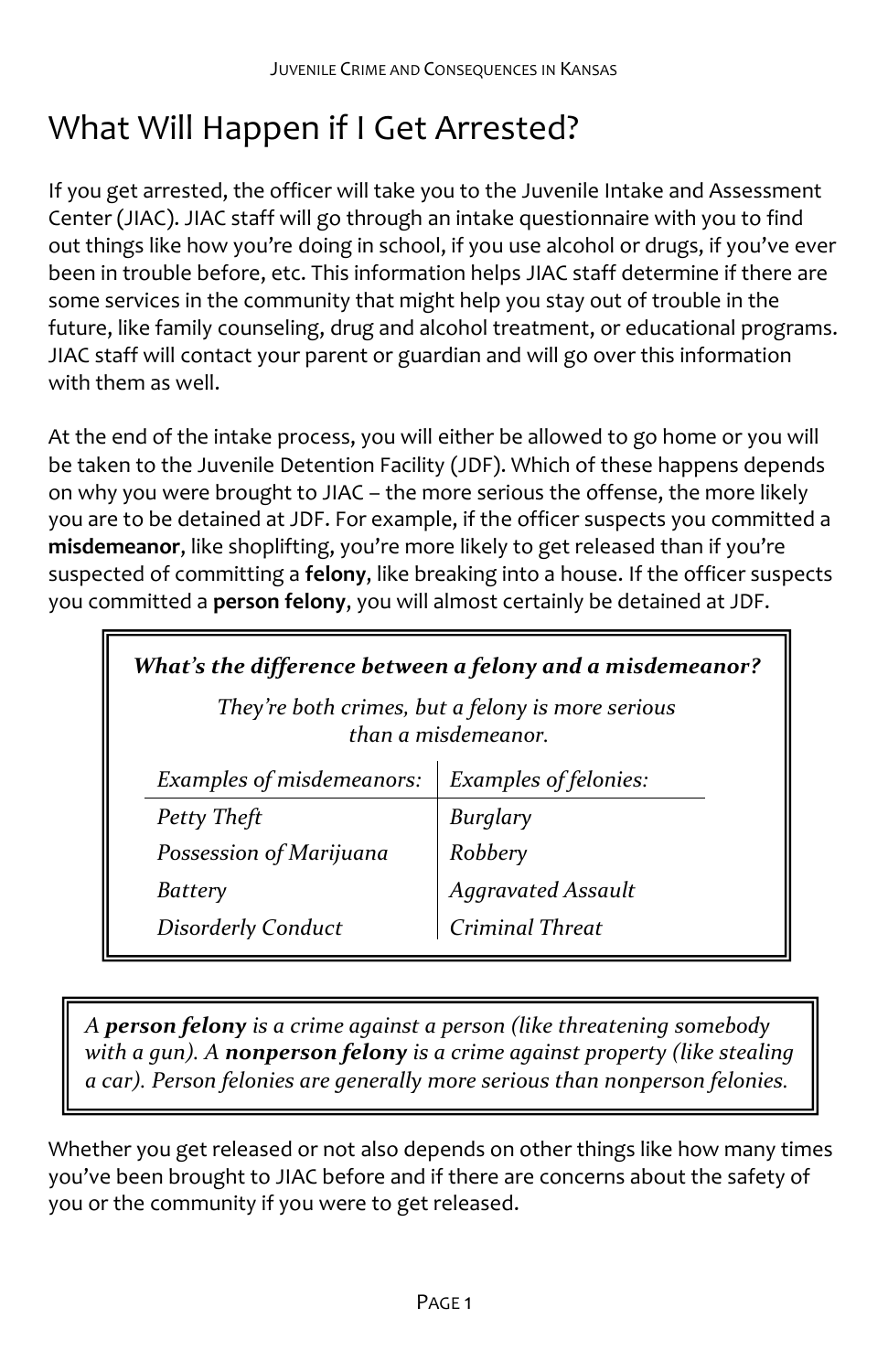If you are booked into JDF rather than released, you will have a **Detention Hearing** within a couple of days. You will get to talk to the judge, and he or she will decide if you should be released until your next court date (assuming charges are filed) or if

you should continue to be detained at JDF. You will get to meet with a lawyer before this hearing, and they will represent you when you go in front of the judge. If you get released, the judge will usually order that you follow certain conditions, like going to school every day, following a curfew, obeying the rules at home, etc. If you don't follow the conditions, you can be brought back to JDF and may have to stay there until your next court date.

*What's the difference between an attorney and a lawyer? Nothing. They're just two words for the same thing. Like soft drink and soda pop.* 

## <span id="page-5-0"></span>Should I Tell the Officer What Happened?



If you've been arrested, the police officer has to read you your **Miranda Rights** before they can ask you questions about what happened. The point of reading you your rights is to warn



you that you could be entering dangerous territory! What you say now may come back to bite you later. The best thing to do is to tell the officer you want to talk to an attorney. *You're never going to get into MORE trouble if you ask for a lawyer*. There will be plenty of time to tell your side of the story later.

#### *Your Miranda Rights:*

*"You have the right to remain silent. Anything you say or do can and will be used against you in a court of law. You have the right to speak to an attorney, and to have an attorney present during any questioning. If you cannot afford an attorney, one will be appointed for you at government expense."*

You DO need to tell the police officer basic information about you, like your name, your address, and your parents' names.

Also, when the officer brings you to JIAC, you DO need to answer questions from JIAC staff. JIAC staff are not police officers, and what you say to them cannot be used against you in court.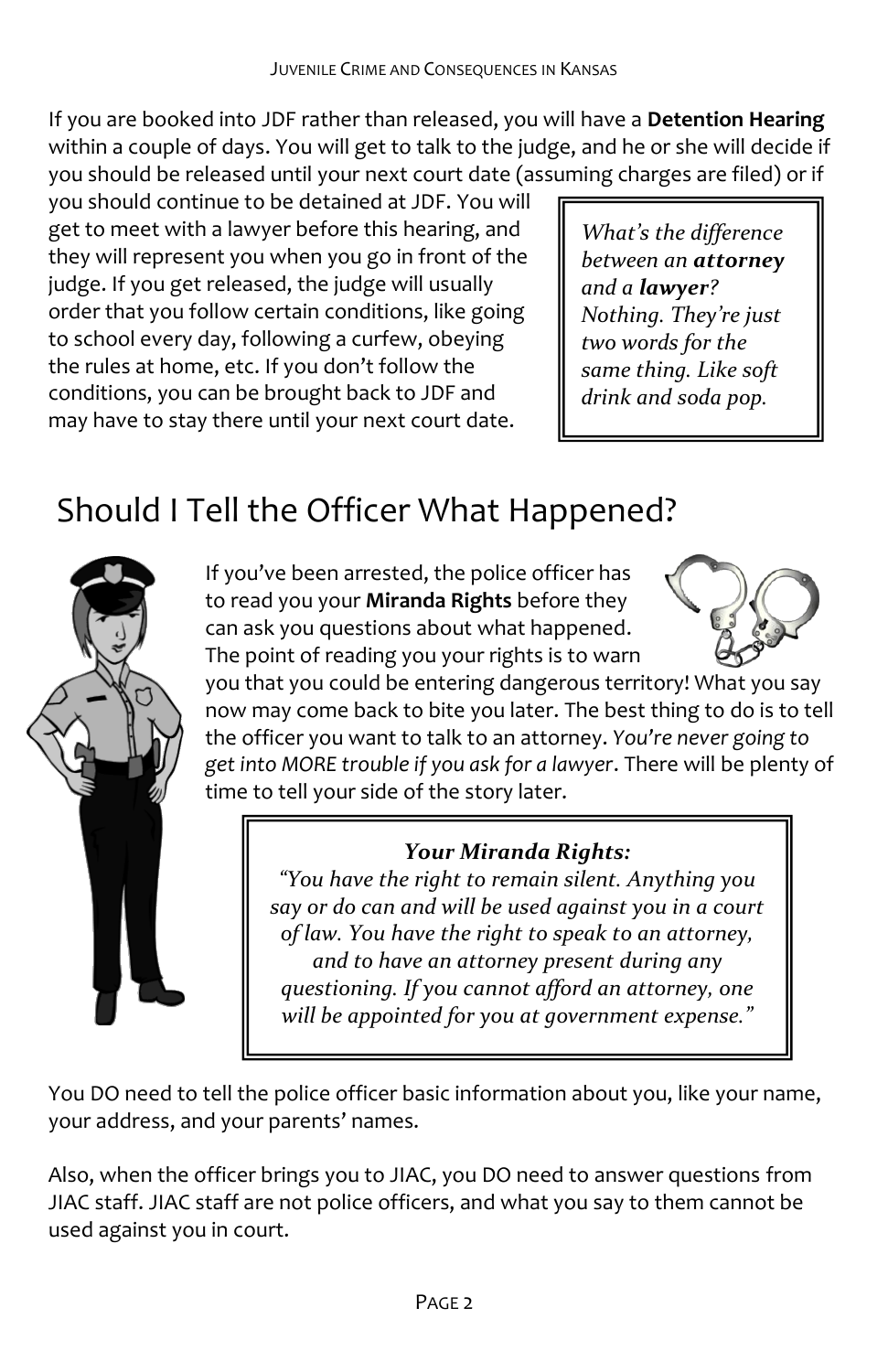#### <span id="page-6-0"></span>If I Get Arrested, Does that Mean I've Been Charged with a Crime?

Not necessarily. It's the police officer's job to arrest you and bring you to JIAC, but they're not the ones who decide whether to charge you with a crime. That's the

prosecutor's job. Sometimes it takes awhile for the prosecutor to make a decision whether to charge you or not. For example, the police may still be investigating the crime – talking to witnesses, looking for suspects, and gathering evidence like fingerprints or SCENE DNA. For most crimes, the prosecutor has to make a decision whether to charge you within 2 years after the incident occurred. This is called the **statute of limitations**. For some very serious crimes, like rape or murder, the statute of limitations is longer.



#### <span id="page-6-1"></span>How Will I Know if I've Been Charged With a Crime?

Say the police officer brings you to JIAC because you were caught shoplifting, but then JIAC releases you to your parent or guardian. How will you know if the prosecutor later charges you with theft?

If the prosecutor charges you with a crime, they will file a **Complaint** against you. The Complaint will tell you what crime you're being accused of. A court date will be set called an **Initial Appearance** (sometimes called a "**First Appearance**"). You will be notified of this court date by being "served" with a summons. Being served means that you are personally

*It's the prosecutor's job to file charges against someone who the police suspect has committed a crime. The prosecutor is sometimes called the District Attorney ("DA") or County Attorney.*

notified of the charge and when the court date is. Usually this is done by having a sheriff's deputy come out to your house and giving you or your parent the paperwork. If you're not home, sometimes they'll leave it at the door and then also mail you a copy.

If you don't show up to your court date, a **warrant** may be issued for your arrest. That means the next time you come into contact with law enforcement, like at a traffic stop, you will be arrested.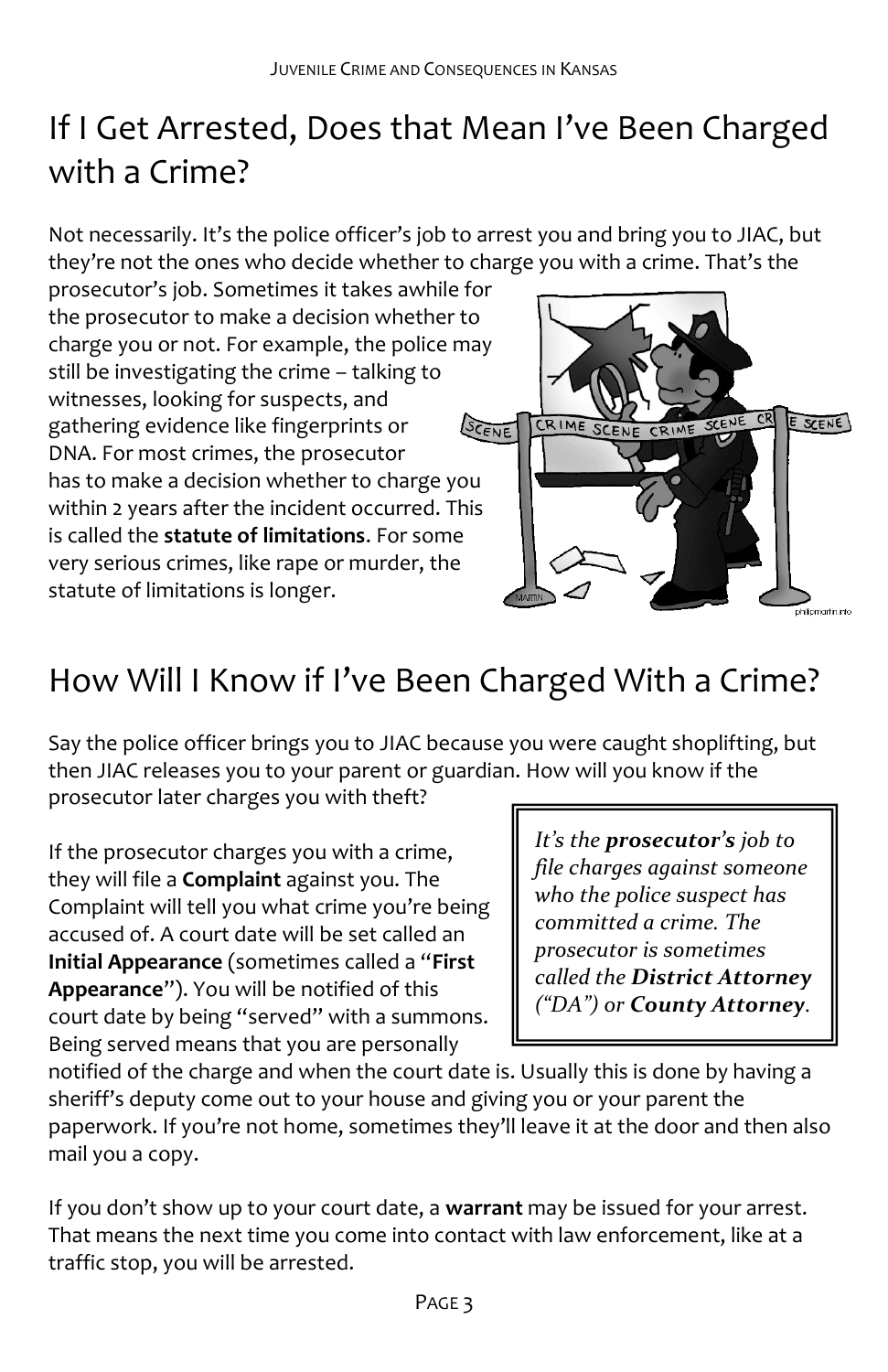#### <span id="page-7-0"></span>What Will Happen When I Go to Court?

When you go to court, you'll meet with the attorney who has been assigned to your case (you can also hire your own attorney). They'll talk to you about the incident, what your options are, and what the possible punishments are. You can meet with your attorney in private, and everything you say to them is confidential. This is called the **attorney-client privilege**. It means that your attorney can't tell anyone what the two of you talked about – not even your parent or guardian – without your permission.

Generally, you have 3 options when a Complaint has been filed against you. Your attorney will help you decide which of these options is best for you:

- 1. **Diversion** this option is available only if this is the first time you've been charged with a crime, and if it's a relatively minor crime. The benefit of diversion is that at the end of the process, the charge against you gets dismissed. At your Initial Appearance, your attorney can tell you if you qualify for diversion and how to apply. The diversion program is strict and often requires more effort than probation. Diversion also costs more than the fees involved in the regular court process. If you don't complete the diversion program (which usually lasts about 6 to 12 months), your diversion will be revoked, you will have to go to court, and you will be sentenced as though you never did diversion to begin with. For these reasons, you should make sure that you are committed to completing the entire diversion program before you sign up.
- 2. **Trial** you always have the right to have a trial, either in front of a judge or in front of a jury. At a trial, the state (meaning, the prosecutor) has to prove that you committed the crime beyond a reasonable doubt. They'll do this by having witnesses (like police officers, store employees, neighbors, etc.) testify as to what they saw or heard. You (through your attorney) will also have a chance to ask these witnesses questions, and can have other people testify on your behalf. You can testify at your trial, but you don't have to. You have a constitutional right to refuse to answer questions if your answers could get you into trouble. If you decide not to testify, the judge or jury isn't allowed to consider your silence as a sign of guilt.
- 3. **Guilty or "No Contest" Plea** if you don't want to have a trial, you can plead **guilty** or **no contest** to the charge. When you plead guilty, you're admitting that you committed the crime. When you plead no contest, you're not saying you did it and you're not saying you didn't do it, but you're agreeing not to fight the charge. It doesn't make a whole lot of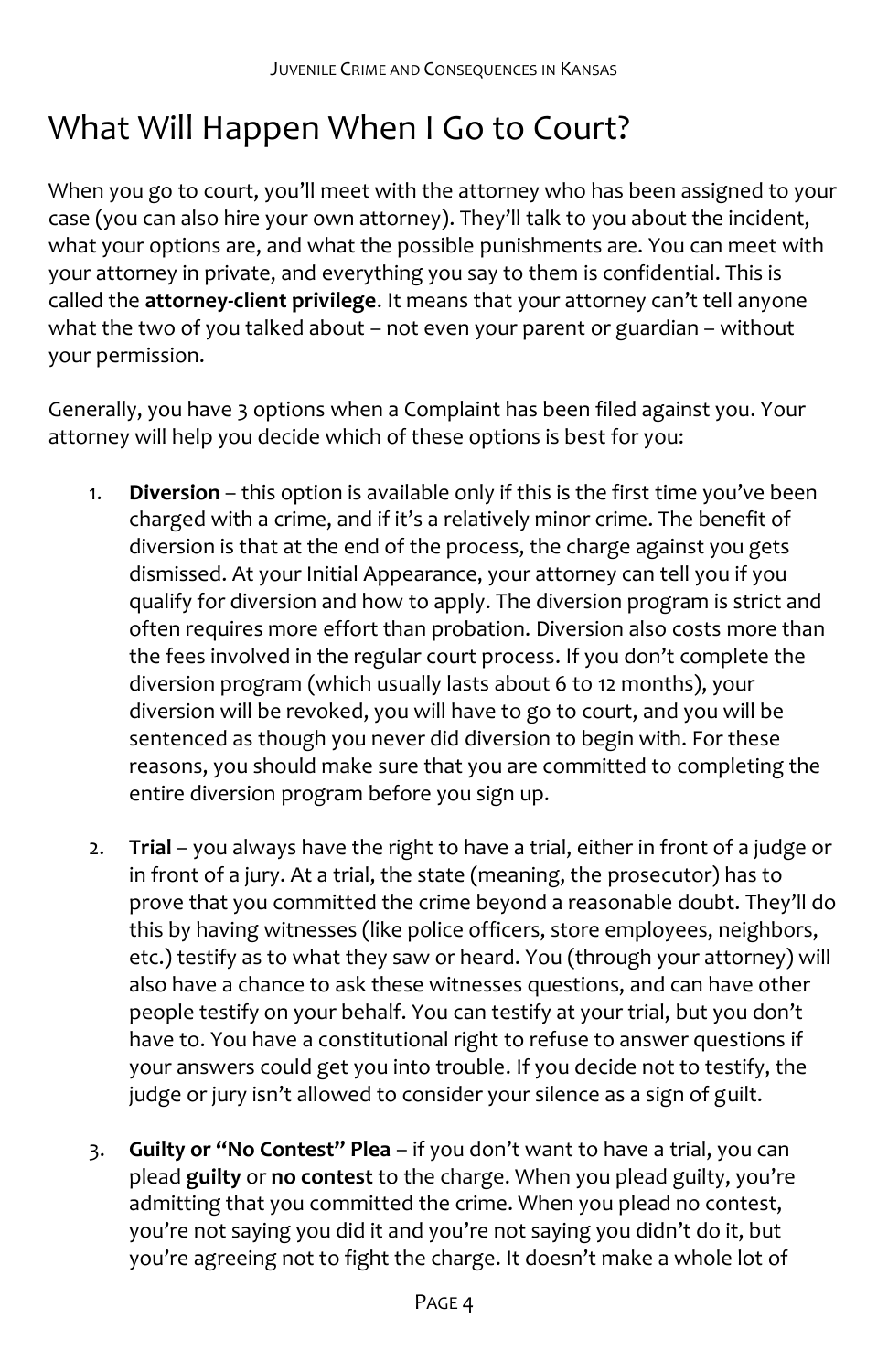difference whether you plead guilty or no contest – in either case, the judge will find you guilty. Why would you give up your right to a trial by pleading to a charge? There are several reasons why it might make sense to do this. For example, if it's a slam-dunk case against you there might be no

point in having a trial because you know you'll be found guilty. Another common reason is that the prosecutor might be willing to offer you a "deal" if you plea – like a reduced charge or a recommendation for a lighter sentence. This is called a **plea bargain**.



## <span id="page-8-0"></span>If I'm Found Guilty, Does That Mean I've Been Convicted of a Crime?

No. If you're found guilty at a trial (or if you plead guilty or no contest to the charge) you will be **adjudicated** – not **convicted** – of that crime. In Kansas, "convicted" is the word used when an adult (18 or older) is

*Conviction = Adults (18+)*

*Adjudication = Juveniles (17 or younger)*

found guilty of a crime. "Adjudicated" is the word used when a juvenile (17 or under) is found guilty of a crime. (There is an exception to this – if you're MAP'ed. See box below.) This is an important difference, because there are a lot of situations where you're better off with an adjudication than a conviction.

What happens if you turn 18 while your juvenile case is still open? For example, say you commit a crime when you're 17 and you turn 18 while you're in the middle of serving your sentence. Does your adjudication get converted to a conviction since you're now 18? No. As long as you were under 18 when you committed the crime, it will always be considered an adjudication.

#### *What's a MAP? MAP = Motion for Adult Prosecution*

*If you've been MAP'ed, that means the prosecutor is asking the judge to treat you as an adult instead of a juvenile. If you're treated as an adult then you can be punished like an adult, which could mean going to prison for a long time. MAPs are usually only done when it's a very serious crime, or when the juvenile has a long history of criminal activity. If the judge agrees that you should be prosecuted as an adult, and you are found guilty, you will have a criminal conviction rather than a juvenile adjudication.*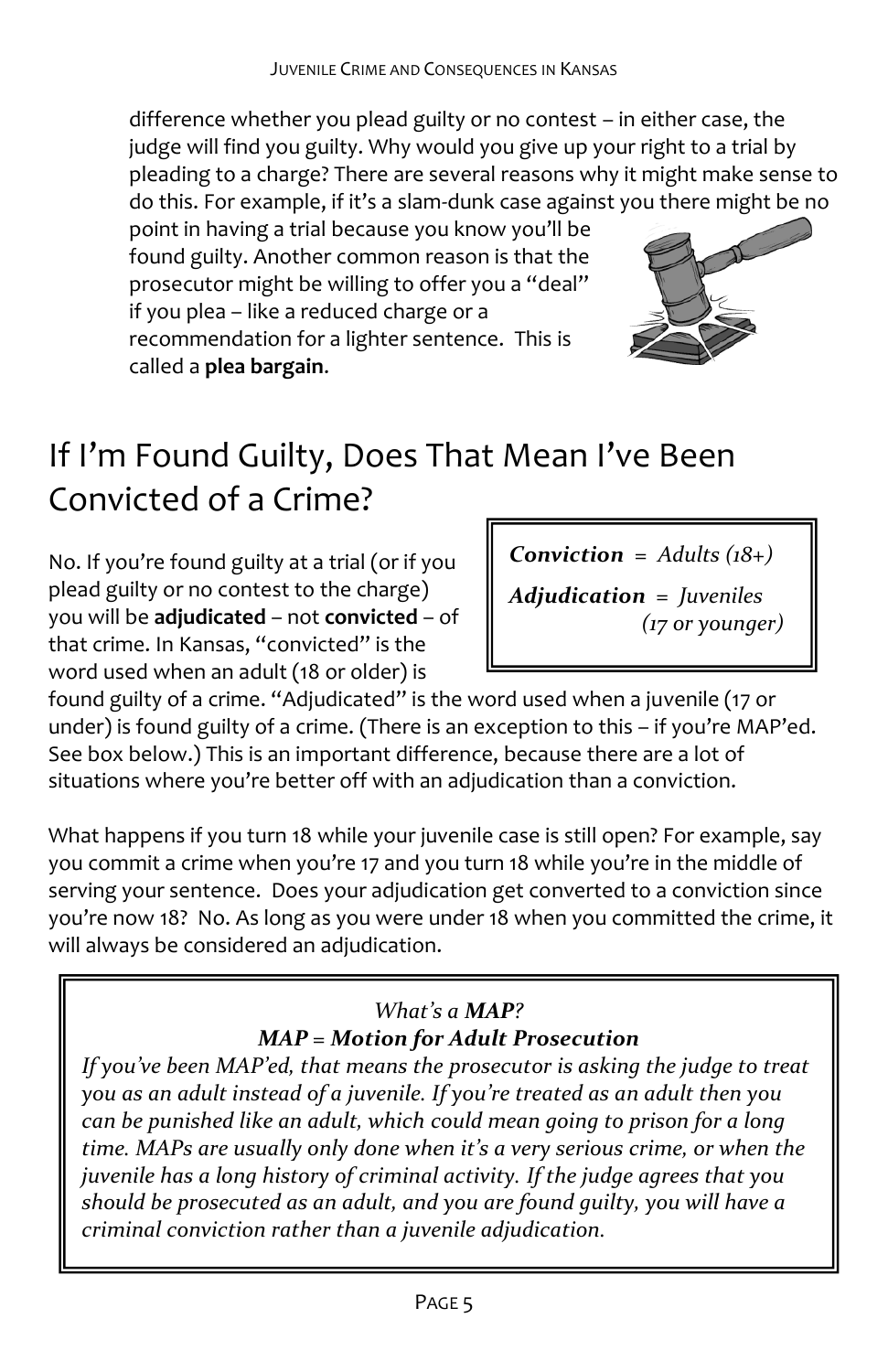*What's Extended Juvenile Jurisdiction Prosecution (EJJP)? EJJP is somewhere in between the regular juvenile court process and the MAP process. Like MAPs, it is also used in more serious cases. If you're sentenced under EJJP, you will be given both a juvenile sentence and an adult prison sentence. If you successfully complete the juvenile sentence, you will never have to serve the adult sentence. But if you violate even a minor condition of your juvenile sentence, the adult sentence will be imposed.* 

#### <span id="page-9-0"></span>If I'm Found Guilty, What Will My Punishment Be?

After you've been adjudicated, the judge will **sentence** you. There are several possible sentences you could get:

- 1. **Standard probation** you'll report to a probation officer regularly for a period of time, like 6 months, a year, or even 2 years. Your probation conditions might include: having a curfew, doing community service, writing an apology letter to the victim, doing UAs (urinalysis – peeing in a cup to check for drugs or alcohol), having no unexcused absences at school, maintaining a "C" average in school, taking classes like Anger Management or Thinking for a Change, and going to individual or family counseling. You might also be placed on house arrest with an ankle bracelet (electronic monitoring device, or "EMD") that will notify your probation officer whenever you leave your house.
- 2. **Intensive supervised probation (ISP)** this is like standard probation, except you'll report to your probation officer more often and, in general, you will be supervised a lot more closely than someone who is on standard probation. Many of your probation conditions will also be stricter. For example, a daily curfew of 6:00 P.M. is typical.

Whether you're on standard probation or ISP, if you don't follow all the probation conditions, your probation officer can file a **probation violation** report ("PV"). If this happens, you will have to go back in front of the judge. As a consequence for getting a PV, the judge might order that you serve a sanction at the juvenile detention facility, do extra community service, extend your probation, or impose some other kind of consequence. The judge can also **revoke** your probation. If your probation is revoked, you can be ordered to serve a more serious sentence like JJA Custody or even a direct commitment to a juvenile correctional facility, if you qualify.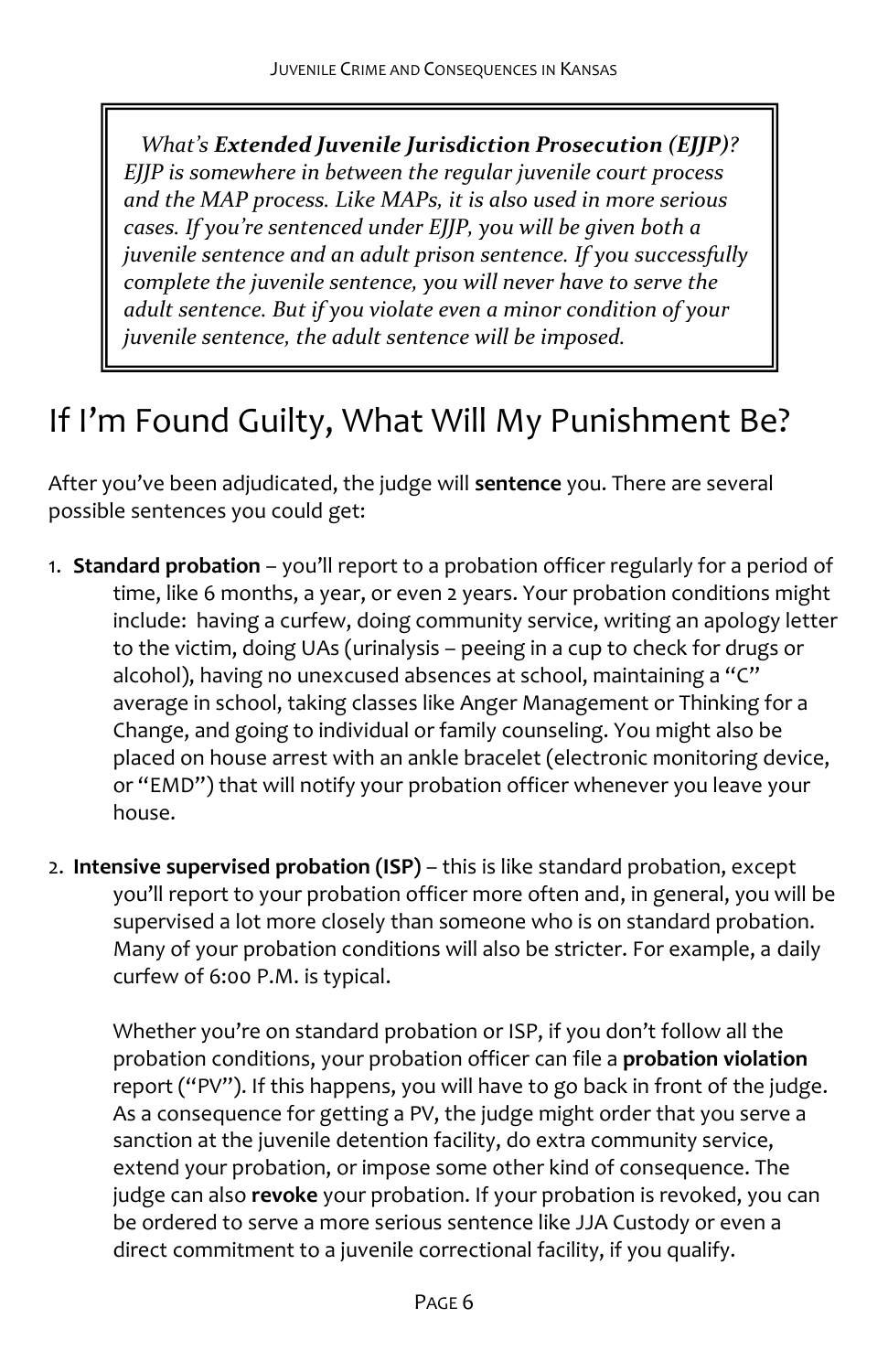- 3. **Juvenile Justice Authority (JJA) Custody** if you're placed in JJA Custody, this means you'll be put in a group home or, less often, in a foster home. At the group home or foster home, you'll be expected to go to school, get along with the other residents, do chores, and participate in activities. You might also go to counseling or drug and alcohol treatment. You will have to stay at the group home or foster home placement until you successfully complete the program (often about 3 to 6 months). If you successfully complete the program, you'll be placed back at home and monitored like someone who's on probation. If going home is not a good option, you may be placed at an independent living program that will help you transition into living on your own. If you do well at home or at the independent living program and stay out of trouble, eventually you will be released from JJA Custody and your case will be closed. If you get in trouble at your placement, refuse to participate in the program, or run away, you will be "unsuccessfully discharged." If this happens, you will have to start all over again at a new placement. The judge could also change your sentence from JJA Custody to Direct Commitment to a Juvenile Correctional Facility (if you qualify). The maximum amount of time you can be in JJA Custody is until your 21<sup>st</sup> birthday.
- 4. **Direct Commitment to a Juvenile Correctional Facility** if you've committed a serious felony, or if you've had several previous adjudications, the judge can send you to a juvenile correctional facility. This is called a **Direct Commitment**. There are two juvenile correctional facilities in Kansas – the Kansas Juvenile Correctional Complex (KJCC) in Topeka, and Larned Juvenile

Correctional Facility in Larned, KS. The length of time you're there will depend on the particular crime you committed, and can range from 3 months to several years, with a maximum age of 22½ years old. After you're released, you'll be put on **Conditional Release**, (also called "Aftercare") which can mean going to a group home or going home to your parent or guardian and being monitored like someone who's on probation. The maximum amount of time you can be on Conditional Release is until your 23<sup>rd</sup> birthday.



5. **Sanction house commitment** – as part of your punishment, the judge might order that you serve a certain number of days (called a **sanction**) at the juvenile detention facility. Usually a sanction is ordered in addition to a sentence like probation, or is ordered as a consequence of violating probation.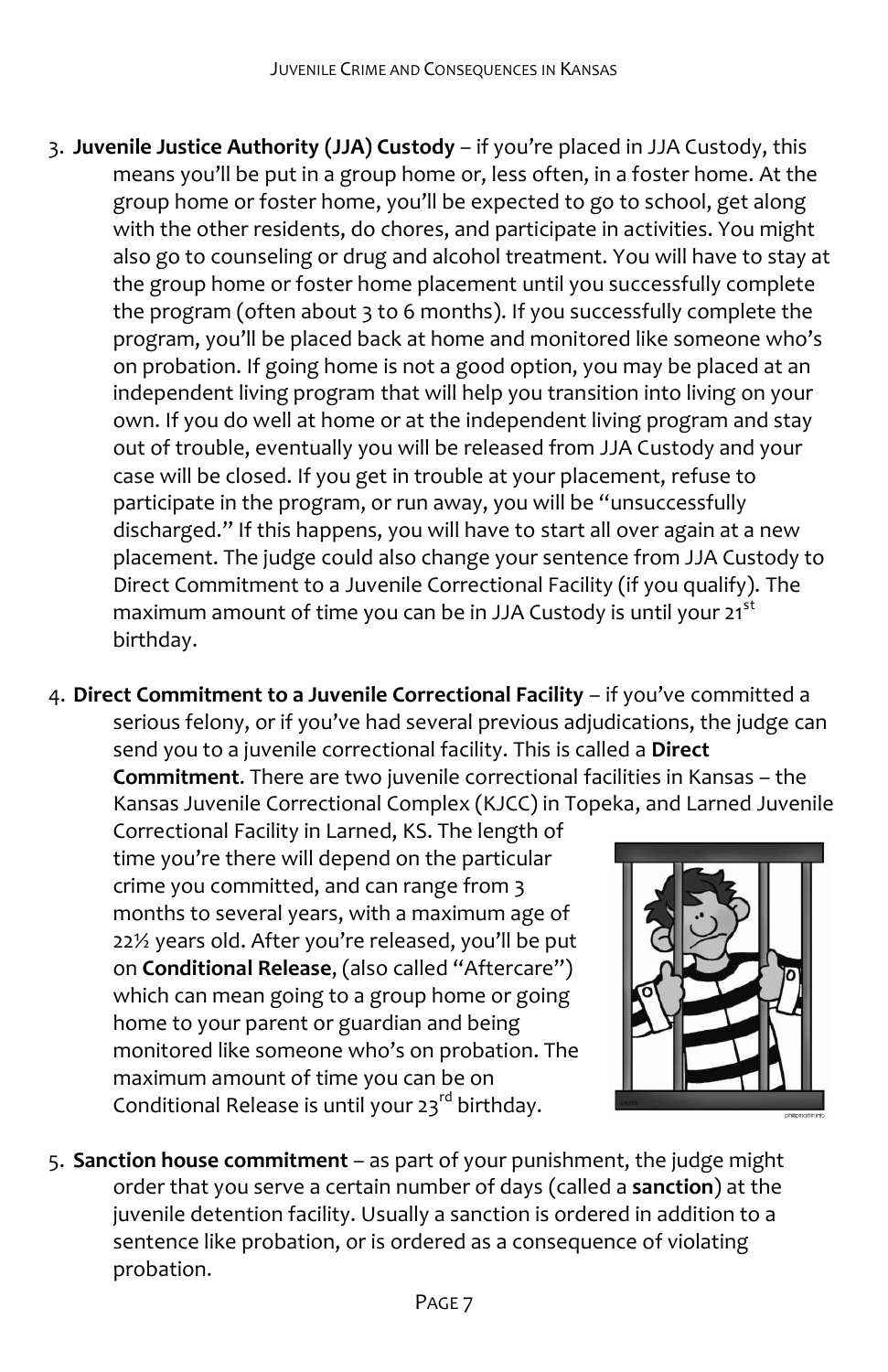No matter what your sentence is, you will have to pay court costs, UA fees, and possibly EMD (house arrest) fees. You may also have to pay **restitution**. The judge will order that you pay restitution if your crime caused the victim to have to pay money, or if they lost something that will cost money to replace. For example, if



you hurt somebody and they have to go to the hospital, you may be ordered to pay their medical bills. If you stole something and the victim doesn't get the item back, you may have to pay back what it was worth. If you caused damage to someone's property, you may have to pay to have it repaired.

#### <span id="page-11-0"></span>What is Expungement?

When you get an adjudication **expunged**, it gets erased from your record. Once a charge has been expunged, it's as if it never happened (for most purposes). That means when you're filling out an application and it asks if you've ever been found guilty of a crime as a juvenile, you can answer "no".

Once an adjudication is expunged, it won't show up if somebody (like an employer) does a background check on you. There are a few exceptions to this - employers like the government or the military will be able to see it even if it's been expunged.

<span id="page-11-1"></span>Most juvenile adjudications can be expunged. There are a few exceptions for very serious crimes like murder, manslaughter, and certain sex offenses.

## How Do I Get a Charge Expunged?

You must wait two years after completing your sentence. If you've stayed out of trouble during those two years (no new charges except traffic tickets), you can ask the court to expunge your adjudication. For example, say you are found guilty of shoplifting when you are 14 years old and are sentenced to 1 year of standard probation. When you are 15 years old, you successfully complete your probation and your case is closed. You would then have to wait 2 years, until you're 17, before you could ask that your charge be expunged.

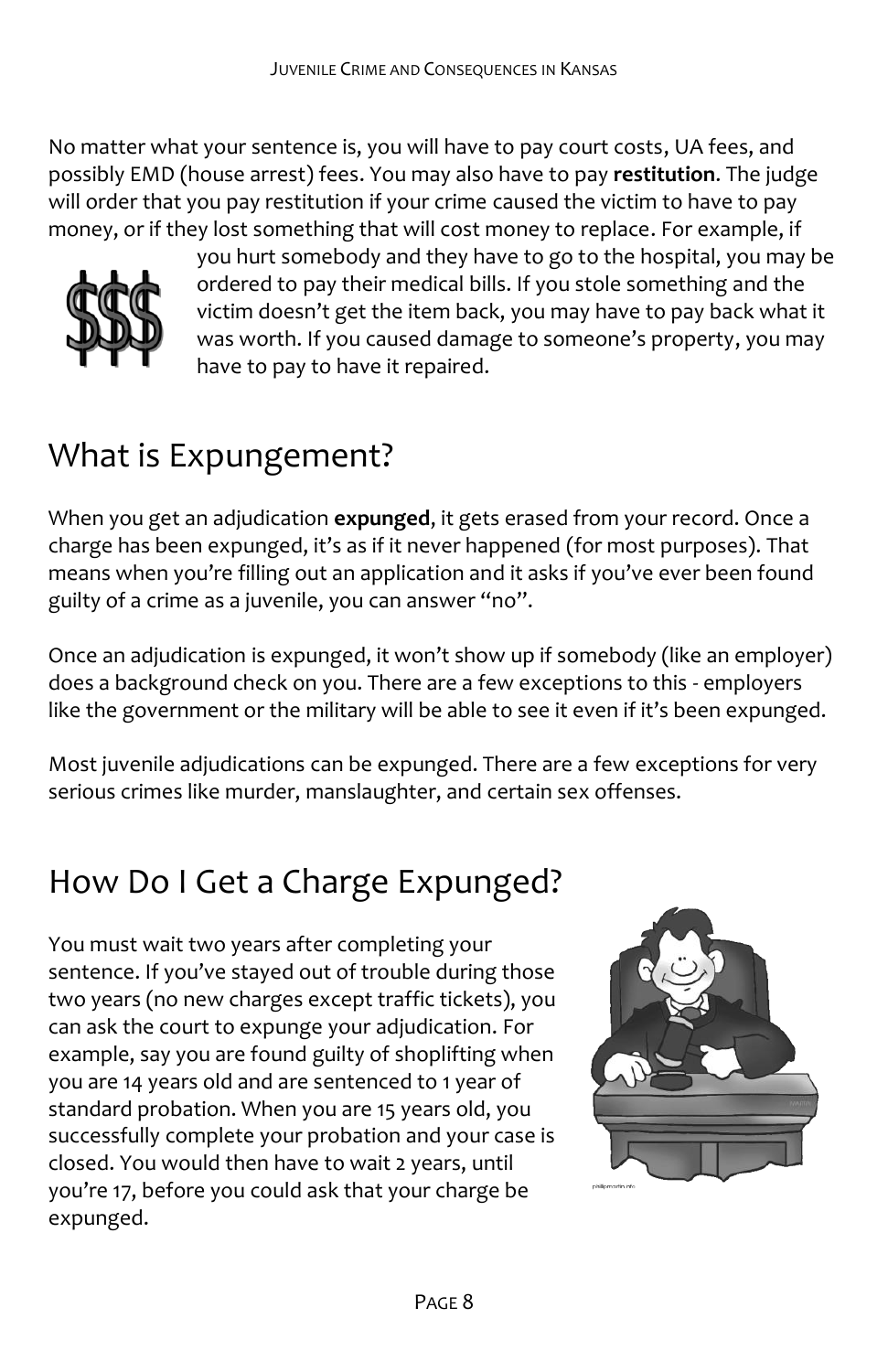How do you do this?

- 1. You will need to fill out paperwork for a **Juvenile Adjudication Expungement**. You get can this paperwork from the Juvenile Court Clerk's Office or online (in Sedgwick County: [www.sedgwickcounty.org/da/,](http://www.sedgwickcounty.org/da/) in other counties: [www.kansasjudicialcouncil.org/Forms\)](http://www.kansasjudicialcouncil.org/Forms). You don't need an attorney to do this. The forms are fill-in-the-blank and instructions are included.
- 2. Turn the paperwork in to the Juvenile Court Clerk's Office, along with the required fee.
- 3. The prosecutor's office will review the paperwork. This step can take several weeks.
	- If they approve the paperwork, the judge will sign it and a copy of an Order  $\bullet$ of Expungement will be sent to you.
	- If the prosecutor's office objects to the expungement, you can request a hearing in front of a judge. The judge would then decide whether to approve the expungement or not.

## <span id="page-12-0"></span>How Will a Juvenile Charge Affect Me If I Commit a Crime as an Adult?

When an adult commits a crime, the punishment they get depends on two things:

- 1. The seriousness of the crime they commit.
- 2. Their **criminal history**.

This means that someone with a felony in their past is going to go to prison longer than someone with only a misdemeanor in their past, someone with two felonies in



their past will go to prison longer than someone with only one felony, and so on.

Your criminal history consists of every charge you've been found guilty of – whether it's a juvenile adjudication or an adult conviction. *Even charges that have been expunged count as part of your criminal history.* There are a couple of exceptions to this: misdemeanor adjudications and certain less serious felony adjudications won't count as part of your criminal history once you turn 25, whether they've been expunged or not.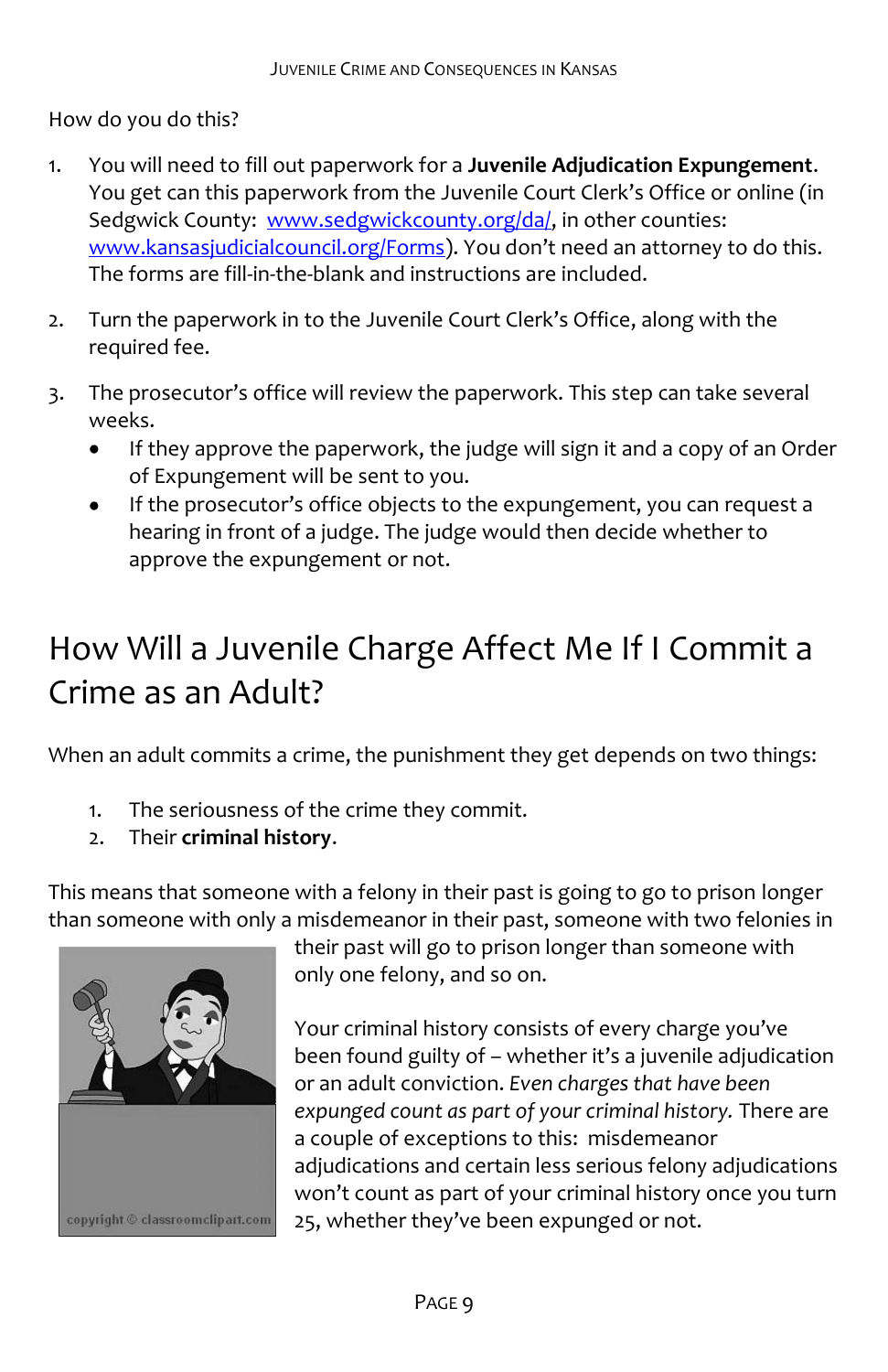## <span id="page-13-0"></span>Will Having a Juvenile Record Make it Harder for Me to Get a Job or go to College?

Yes, it might make it harder. However, this is a situation where you're better off with a juvenile **adjudication** than an adult **conviction**. Many job applications, for example, will ask if you've ever been *convicted* of a felony or misdemeanor. If all you have is a felony or misdemeanor *adjudication*, then the answer to this is "no."

What if the employer does a background check on you? Unless your charge has been expunged, your juvenile adjudication will probably come up, so they're likely to find out about it. For this reason, you might want to answer a question that asks about convictions by saying something like, "No, but I have a juvenile adjudication for burglary" (or whatever the crime is). That way they won't think you're trying to hide it. This is why it's important to get your charge expunged as soon as you can that way you can answer "no" to questions about convictions or adjudications, and you know it won't show up on a background check.

College applications are similar. Many times they will ask only about convictions, so you don't need to mention any adjudications you might have. If you're applying to college and need financial aid, you'll have to fill out the Free Application for Federal Student Aid (FAFSA). There is a question on the FAFSA that asks if you were ever convicted for possessing or selling illegal drugs while you were receiving federal student loans or grants. You can answer "no" to this question, even if you were adjudicated of a drug crime as a juvenile, because the question only asks about convictions.

If you do mention your adjudication on an application, you should also mention the things you've done *right* since then – for example, did you do community service? Did you pay back restitution? Did you complete a class like Anger Management or Thinking for a Change? Did you successfully complete probation? How else have you turned your life around since the adjudication happened? That way they will see the adjudication as a mistake in your past, and not who you are now.

#### <span id="page-13-1"></span>Will I Still Be Able to Join the Military if I Have a Juvenile Record?

It depends. Each branch of the military (Army, Navy, Air Force, Marine Corps, Coast Guard) has their own rules and standards when it comes to deciding which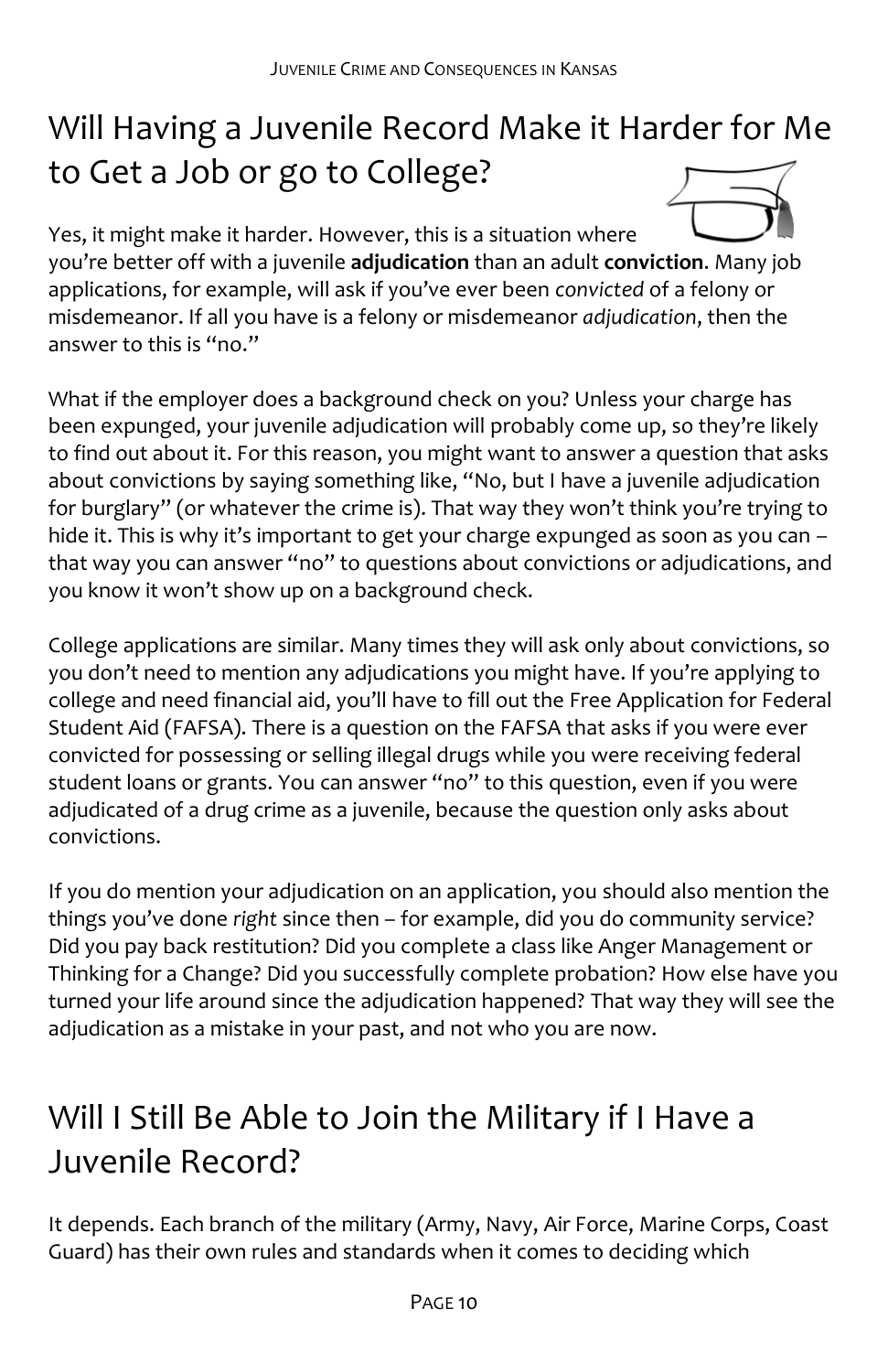applicants to let in. They all require that the applicant be of "good moral character." Your juvenile record will be looked at when they are deciding whether you meet their moral character standards.

Even if you're told that you are not eligible to join the military because of your

criminal history, you can apply to get a **waiver**. A waiver is where they'll make an exception for you, if they think your strengths and good qualities outweigh your past mistakes.

If you're interested in joining the military, the best thing to do is to contact a recruiter.

Note that getting an adjudication expunged won't make it go away as far as the military is concerned. For the military's purposes, every adjudication and conviction is part of your record, whether expunged or not. Unlike most job applications, where you can answer "no" to a question about adjudications or convictions if you've gotten the adjudication or conviction expunged, you MUST disclose everything on a military application.



#### <span id="page-14-0"></span>Can My Family Get Kicked Out of Public Housing if I Get in Trouble?

It's possible. There are several ways your actions could cause your family to get evicted from government-subsidized housing, including:



- Engaging in drug-related criminal activity, whether on or off the property.
- Engaging in any violent criminal activity.
- Engaging in any criminal activity that threatens the health, safety, or right to peaceful enjoyment of the premises by other tenants.

It doesn't matter whether the "criminal activity" is by an adult or juvenile member of the household.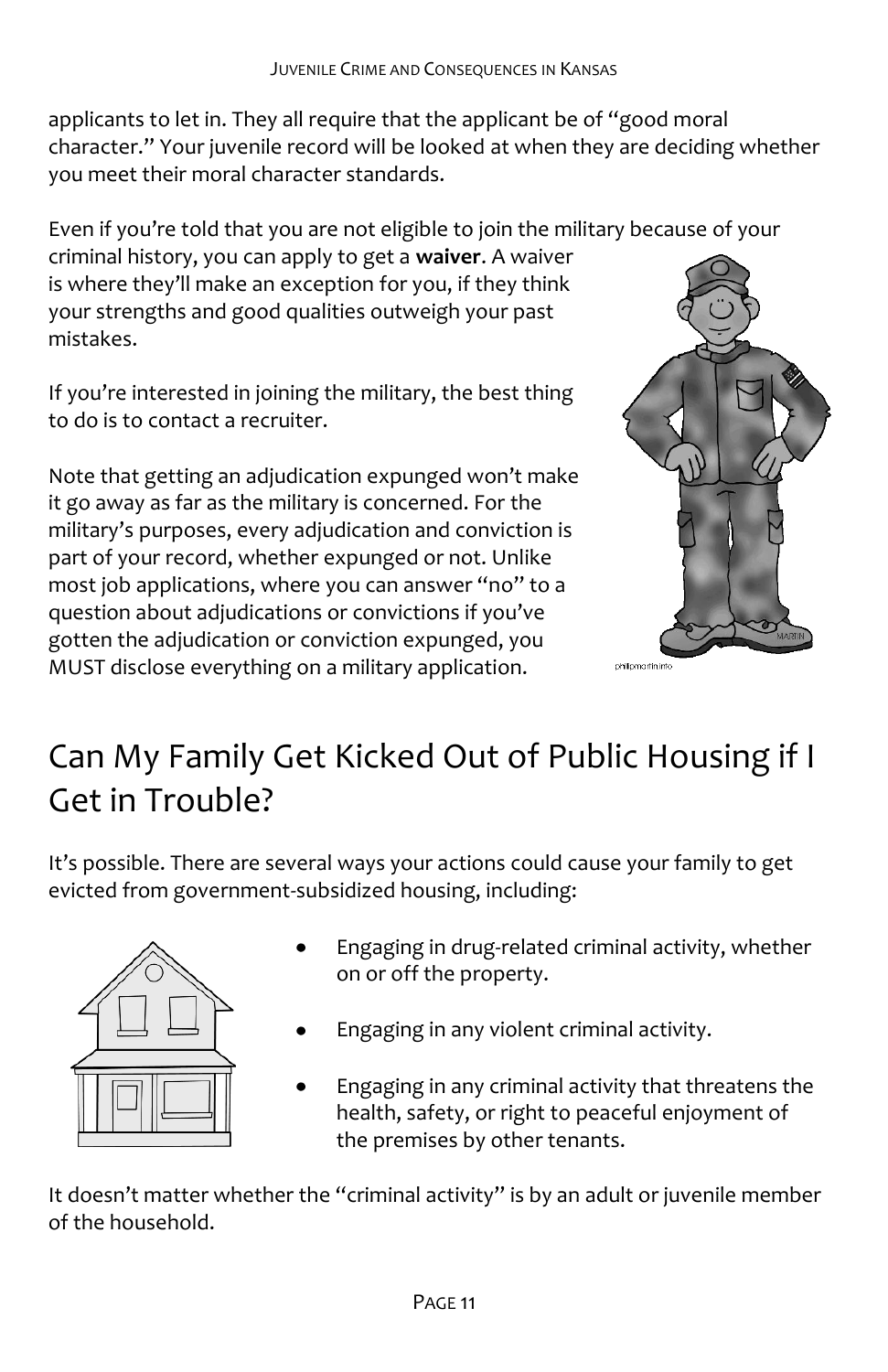#### <span id="page-15-0"></span>If I'm Not a U.S. Citizen, Will a Juvenile Charge Affect My Immigration Status?

A juvenile adjudication is not considered a criminal conviction for immigration purposes. That means you won't face the same immigration consequences that an adult who commits a crime might. For example, if an adult who's not here legally tries to become legal, a criminal conviction in their past may cause their application to be denied. Or an adult immigrant who is here legally could find themselves facing deportation if they're convicted of a crime.

Nevertheless, there could still be immigration consequences for someone who is adjudicated of a crime as a juvenile. This is because certain "bad acts" can trigger immigration consequences, even if they don't result in a conviction.

What should you do if you're not a U.S. citizen and you've been charged with a crime? Make sure your attorney at juvenile court knows that you're not a citizen. You may also want to talk to an attorney who specializes in immigration law.

#### <span id="page-15-1"></span>Will Getting in Trouble As a Juvenile Affect My Ability to Legally Carry a Firearm?

If you've been adjudicated of a crime, this could make it illegal for you to possess a gun. The rules depend on the type of crime you were adjudicated of:



| <b>Type of Crime</b>                              | <b>Effect</b>                                                                 |
|---------------------------------------------------|-------------------------------------------------------------------------------|
| Person felony involving a firearm                 | You may NEVER possess a firearm again.                                        |
| Nonperson felony involving a firearm              | You may not possess a firearm for TEN<br>YEARS after you've been adjudicated. |
| Other serious felonies not involving a<br>firearm | You may not possess a firearm for TEN<br>YEARS after you've been adjudicated. |
| All other felonies                                | You may not possess a firearm for FIVE<br>YEARS after you're adjudicated.     |
| Misdemeanor                                       | No effect on your ability to legally possess<br>a firearm.                    |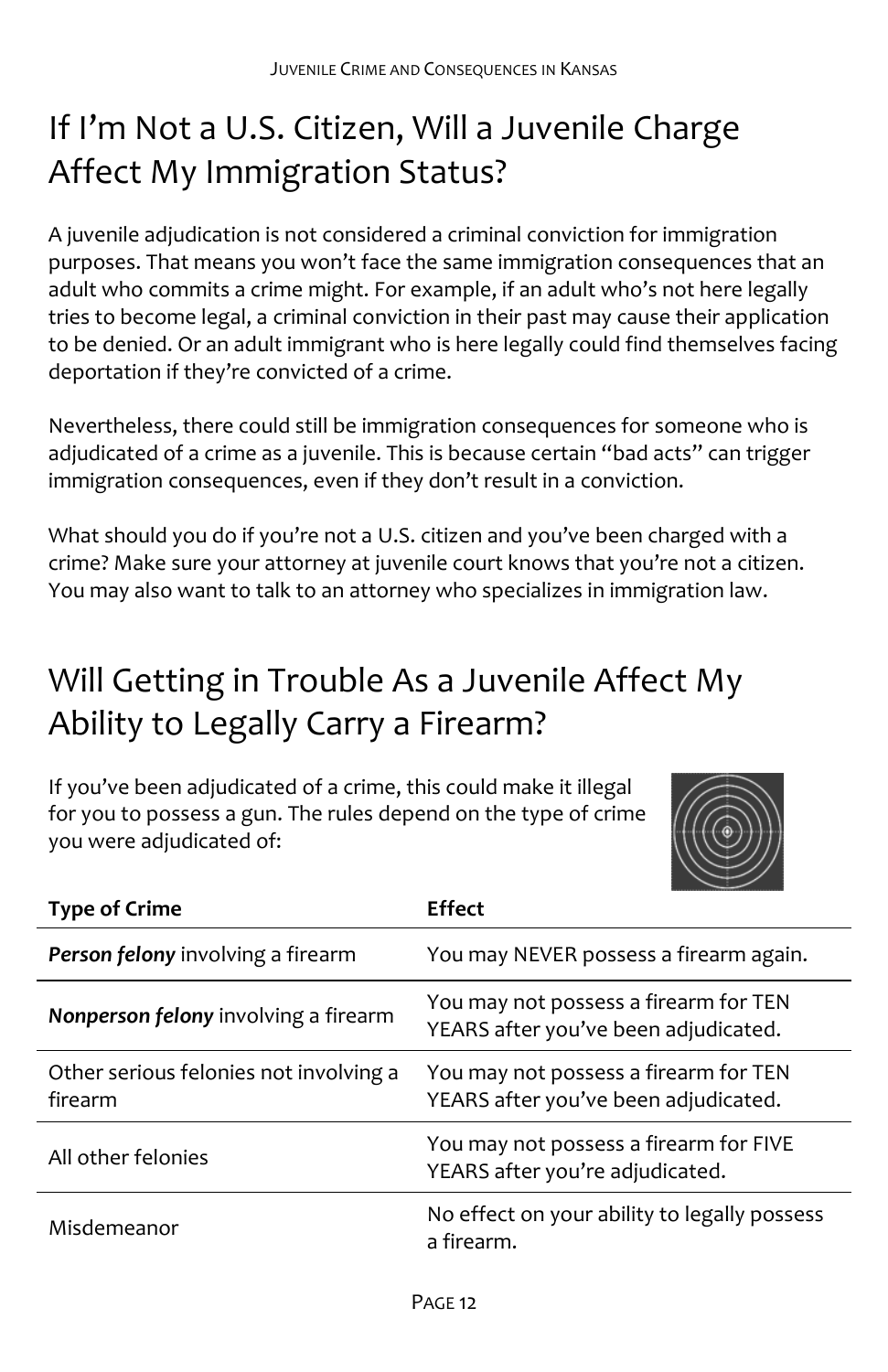## <span id="page-16-0"></span>What Are the Consequences of Underage Drinking?

If you're under 21, it is illegal for you to consume, possess or purchase alcohol. If you're caught in possession of and/or drinking alcohol, you can be charged with



"Minor in Possession of Alcohol" (MIP) or "Minor in Consumption of Alcohol" (MIC). You'll have to go to juvenile court like you would with any other crime. But in addition to the regular punishment if you're found guilty, you'll also have to pay a fine of \$200 or more, your driving privileges will be suspended for 30 days, and you will likely have to attend a drug and alcohol treatment program.

#### Drinking and Driving

It takes a breath or blood alcohol content (BAC) of only 0.02 for you to be found guilty of a DUI (Driving Under the Influence) if you're under age 21. That's about half a beer if you're a 120 pound female, or about one beer if you're a 180 pound male.



One of the consequences of getting a DUI is that your driving privileges will be affected:

- If your BAC is between 0.02 and 0.08, your driving privileges will be suspended (meaning you can't drive at all) for at least 30 days, and restricted (meaning you can only drive to and from school or work) for another 330 days.
- If your BAC is 0.08 or more, your driving privileges will be suspended for one year.

The penalties for getting a  $2^{nd}$  DUI are even more severe. Another consequence is the amount you pay for auto insurance may go up.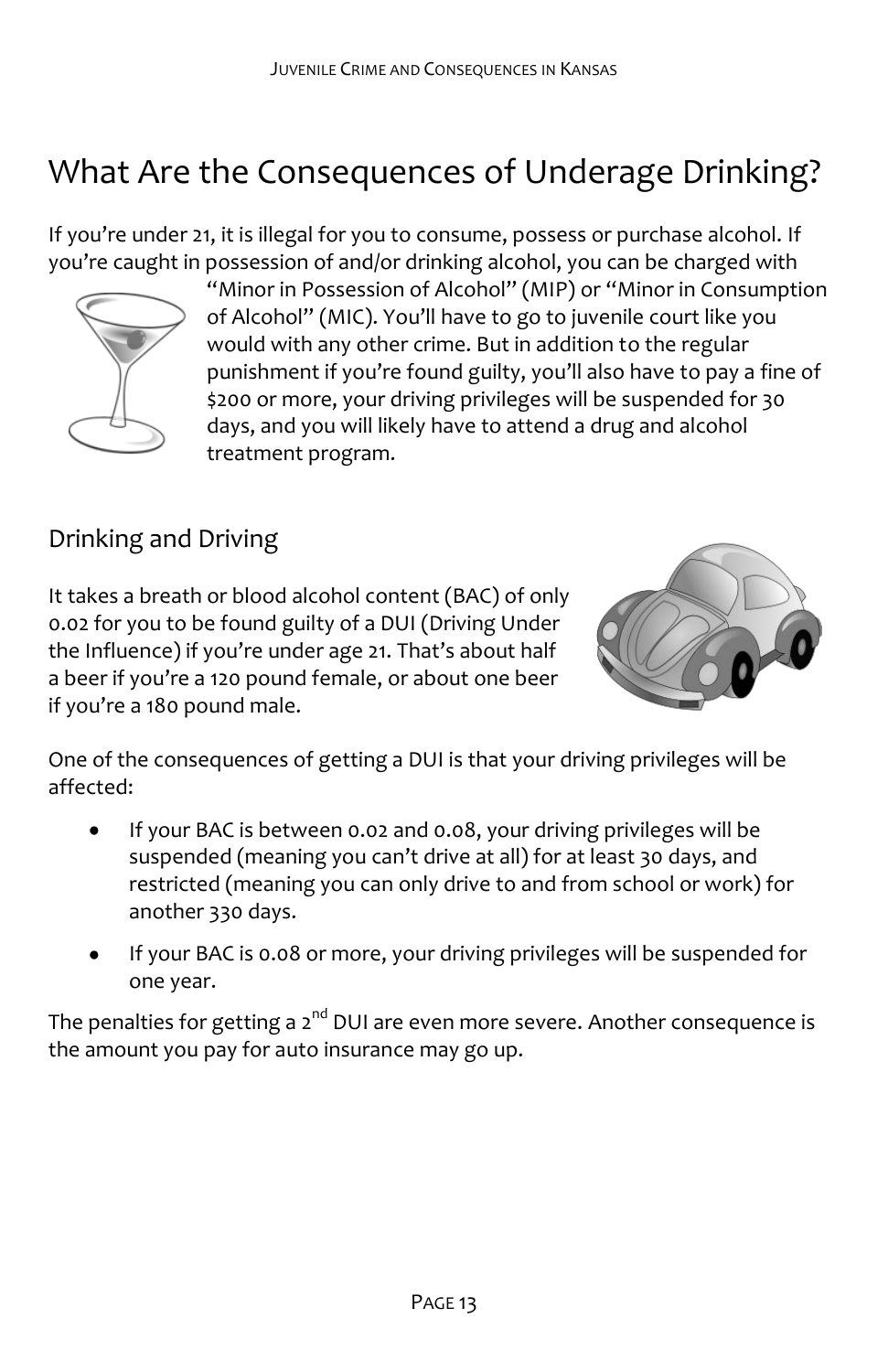#### <span id="page-17-0"></span>What Are the Laws Regarding Juveniles and Sex Offenses?

Sex offenses include Rape, Indecent Liberties, Aggravated Indecent Liberties, Criminal Sodomy, Aggravated Criminal Sodomy, Indecent Solicitation of a Child, Aggravated Indecent Solicitation of a Child, Lewd and Lascivious Behavior, and Unlawful Voluntary Sexual Relations, among others.

In Kansas, the age of consent for sexual activity is 16. Engaging in sexual activity, even fondling or touching, when the other person is 15 or younger, can result in you being charged with a crime. If the person is 13 or younger, it's an even more serious crime. Even if the other person agrees to the sexual activity, it's still a crime! All that matters for you to be found guilty is how old they were at the time of the offense. Not how old you *thought* they were or how old they *told* you they were, but how old they *actually* were.

*Examples of sex offenses: You drop your pants in class and expose yourself to others – this is lewd and lascivious behavior. You are 16 and have consensual sex with your 15 year old girlfriend – this is aggravated indecent liberties. If your girlfriend is 13, this is rape.*

One of the most serious consequences of committing a sex offense is that the judge can order that you register as a sex offender. There are two kinds of registration:

- 1. **Public registration**, where your name, picture, and other information is posted on a public website that anyone can access.
- 2. **Private registration**, where only law enforcement knows that you are registered.

In most cases, a juvenile found guilty of a sex offense will have to register as a sex offender for five years (on either the public or private registry). But some of the more serious sex offenses, like rape, may result in the juvenile having to register publicly as a sex offender for the rest of their lives.